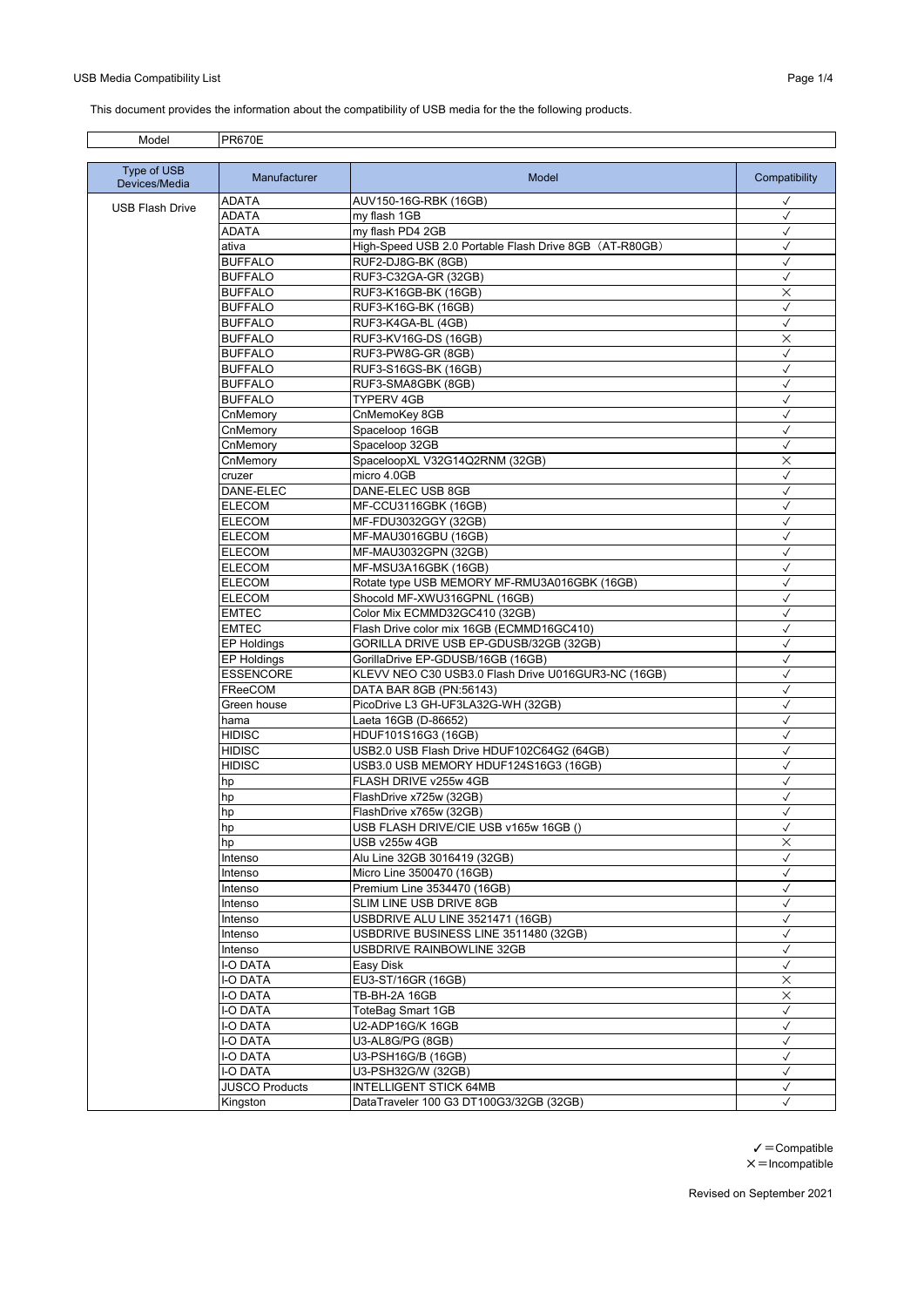| Type of USB<br>Devices/Media | Manufacturer       | Model                                                                                 | Compatibility     |
|------------------------------|--------------------|---------------------------------------------------------------------------------------|-------------------|
| <b>USB Flash Drive</b>       | Kingston           | DataTraveler 50 DT50/16GB (16GB)                                                      | $\checkmark$      |
|                              | Kingston           | DataTraveler DTMC3/32GB (32GB)                                                        | $\checkmark$      |
|                              | Kingston           | DataTravelerSE9 G2 DTSE9G2/16GB (16GB)                                                | $\checkmark$      |
|                              | LaCie              | iamaKey 8GB                                                                           | $\checkmark$      |
|                              | LaCie              | PatiteKey 3DU5-LH9D-APW5-C (16GB)                                                     | $\checkmark$      |
|                              | LaCie              | PORSCHE DESIGN 3DUU-JUKZ-GKXE-G (16GB)                                                | $\checkmark$      |
|                              | Lexar              | JumpDrive 128M                                                                        | $\checkmark$      |
|                              | Lexar              | JUMPDRIVE S33 LJDS33-32GAMEU (32GB)                                                   | $\checkmark$      |
|                              | Lexar              | JumpDrive s75 LJDS75-128ABNLN (128GB)                                                 | $\checkmark$      |
|                              | Lexar              | JumpDrive s75 LJDS75-256ABNLN (256GB)                                                 | $\checkmark$      |
|                              | Lexar              | JumpDrive S75 LJDS75-32GABNL (32GB)                                                   | $\checkmark$      |
|                              | Lexar              | JumpDrive TwistTurn LJDTT16GAMOD (16GB)                                               | ✓                 |
|                              | Lexar              | TwistTurn2 LJDTT2-32GABNA3 (32GB)                                                     | $\checkmark$      |
|                              | Philips            | Snow FM16FD70B (16GB)                                                                 | $\checkmark$      |
|                              | Philips            | Snow FM16FD75B/10 (16GB)                                                              | √                 |
|                              | <b>PNY</b>         | ATTACHE 32GB                                                                          | $\checkmark$      |
|                              | <b>PNY</b>         | Attache 4 93000226-GEF-128 (128GB)                                                    | $\checkmark$      |
|                              | <b>PNY</b>         | Attache 4 93000226-GEF-64G (64GB)                                                     | $\checkmark$      |
|                              | <b>PNY</b>         | attache 8GB                                                                           | $\checkmark$      |
|                              | <b>PNY</b>         | ATTACHE MICRO SLEEK 8GB                                                               | $\checkmark$      |
|                              | <b>PNY</b>         | FDI16GOTGOU1K-EF (16GB)                                                               | $\checkmark$      |
|                              | <b>PNY</b>         | FDU16GLOOP30-EF (16GB)                                                                | $\checkmark$      |
|                              | <b>PNY</b>         | FDU32GBTRANSF-EF (32GB)                                                               | $\checkmark$      |
|                              | <b>PNY</b>         | HighPerformance Flash Drive 32GB                                                      | √                 |
|                              | <b>PNY</b>         | HighPerformance Flash Drive 64GB                                                      | $\checkmark$      |
|                              | <b>PNY</b>         | Make Life Simple 16GB (P-FDU16GRUGNB-GE)                                              | X                 |
|                              | <b>PNY</b>         | Make Life Simple 16GB (P-FDU16GSLK/GRY-GE)                                            | $\checkmark$      |
|                              | <b>PNY</b>         | Make Life Simple 16GB (P-FDU16GSLK/TL-GE)                                             | $\checkmark$      |
|                              | <b>PNY</b>         | Make Life Simple 64GB (P-FD64GATT03-GES3)                                             | ×                 |
|                              | <b>PNY</b>         | Make Life Simple 8GB (P-FDU8GBSLK/GRY-GE)                                             | $\checkmark$      |
|                              | <b>PNY</b>         | P-FD16GATT4BW-GE (16GB)                                                               | $\checkmark$      |
|                              | <b>PNY</b>         | P-FD16GRTCG-GE (16GB)                                                                 | $\checkmark$      |
|                              | <b>PNY</b>         | P-FDU8GBSLK/GRY-GE (8GB)                                                              | $\checkmark$      |
|                              | <b>PNY</b>         | PRO Elite 93000201-GEF-512 (512GB)                                                    | $\checkmark$      |
|                              | <b>PNY</b>         | Turbo Attache 4 P-FD16GTBAT4-GE (16GB)                                                | $\checkmark$      |
|                              | <b>PNY</b>         | Turbo Attache 4 93000224-GEF-128TBP (128GB)                                           | $\checkmark$      |
|                              | <b>PNY</b>         | Turbo Attache 4 93000224-GEF-256TBP (256GB)                                           | ✓                 |
|                              | <b>PNY</b>         | Turbo Attache 4 93000224-GEF-32GTBP (32GB)                                            | $\checkmark$      |
|                              | <b>PNY</b>         | Turbo Attache 4 93000224-GEF-64GTBP (64GB)                                            | $\checkmark$      |
|                              | pqi                | intelligent Drive 4GB                                                                 | ✓                 |
|                              | pqi                | <b>Traveling Disk 16GB</b><br>Princeton XiaoJr 2GB                                    | $\checkmark$      |
|                              | princeton          |                                                                                       | $\checkmark$      |
|                              | <b>RIDATA</b>      | 1GB                                                                                   | $\times$          |
|                              | <b>SAMSUNG</b>     | USB3.1 Flash Drive BAR Plus MUF-32BE4/EC (32GB)<br>Cruzer Edge 16GB (SDCZ51-016G-B35) | ✓<br>$\checkmark$ |
|                              | SanDisk<br>SanDisk | Cruzer Edge 8GB                                                                       | ✓                 |
|                              | SanDisk            | Cruzer Fit 32GB (SDCZG33-032G-A11)                                                    |                   |
|                              | SanDisk            | Cruzer Fit SDCZ33-016G-J57 (16GB)                                                     | ✓<br>✓            |
|                              | SanDisk            | Cruzer Glide 32GB (DSCZ60-064G-AW46)                                                  | ✓                 |
|                              | SanDisk            | Cruzer Glide 64GB (SDCZ60-032G-AW46)                                                  | $\checkmark$      |
|                              | SanDisk            | Cruzer Glide SDCZ60-008G (8GB)                                                        | $\checkmark$      |
|                              | SanDisk            | Cruzer Glide SDCZ60-016G-A46 (16GB)                                                   | $\checkmark$      |
|                              | SanDisk            | Cruzer Glide USB Flash Drive SDCZ60-032G-AW46 (32GB)                                  | $\checkmark$      |
|                              | SanDisk            | Cruzer Micro 16GB (SDCZ6-016G)                                                        | $\checkmark$      |
|                              | SanDisk            | Cruzer Micro 4.0GB (BH803ANJB)                                                        | ×                 |
|                              | SanDisk            | Cruzer Micro 8.0GB (SDCZ6-8192RB)                                                     | $\checkmark$      |
|                              | SanDisk            | Cruzer Switch 80-56-11936-016GB (16GB)                                                | $\checkmark$      |
|                              | SanDisk            | Dual USB Drive 3.0 SDDD2-016G-A (16GB)                                                | $\checkmark$      |
|                              | SanDisk            | Extreme USB 3.0 Flash Drive SDCZ80-032G-G46 (32GB)                                    | $\checkmark$      |
|                              | SanDisk            | iXpand Flash Drive SDIX30C-032G-GN6NN 32GB                                            | X                 |
|                              |                    |                                                                                       |                   |

 $\checkmark$  = Compatible  $X = Incomplete$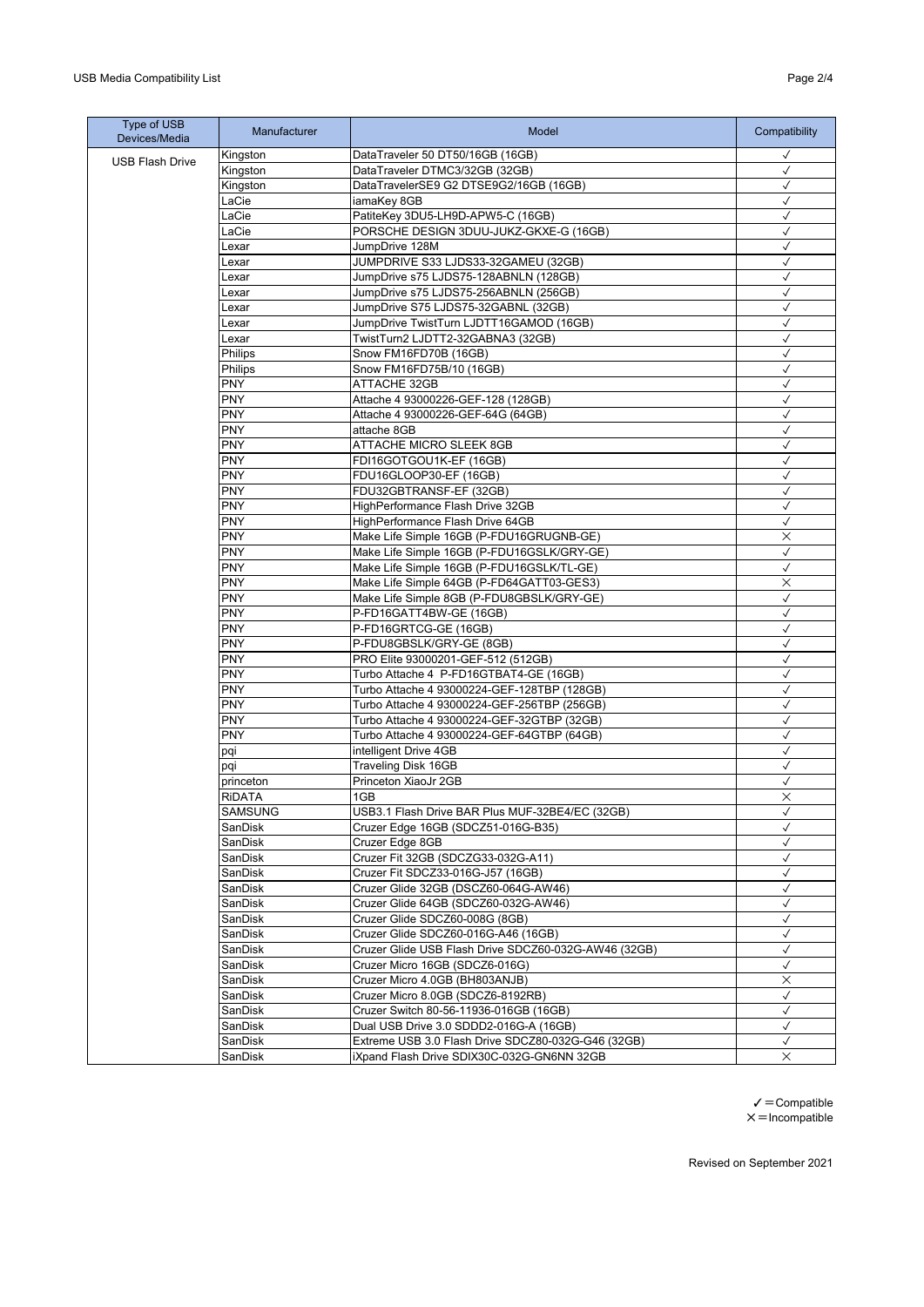| iXpand Flash Drive SDIX30C-128G-GN6NE 128GB<br>$\times$<br>SanDisk<br><b>USB Flash Drive</b><br>$\times$<br>SanDisk<br>iXpand Flash Drive SDIX30N-064G-GN6NN 64GB<br>Ultra 32GB (SDCZ45-032G-U46)<br>SanDisk<br>$\checkmark$<br>$\checkmark$<br>SanDisk<br>ULTRA Dual Drive USB Type-C SDDDC2-032G-G46 (32GB)<br>SanDisk<br>ULTRA Dual USB Drive 3.0 SDDD2-032G-A46 (32GB)<br>$\checkmark$<br>$\checkmark$<br>Ultra Fit SDCZ430-016G (16GB)<br>SanDisk<br>Ultra Fit SDCZ43-016G-G46 (16GB)<br>$\checkmark$<br>SanDisk<br>$\checkmark$<br>SanDisk<br>Ultra Trek SDCZ490-128G-G46 (128GB)<br>Ultra USB 3.0 Flash Drive SDCZ48-064G-A46R (64GB)<br>$\checkmark$<br>SanDisk<br>$\checkmark$<br>SanDisk<br>Ultra USB 3.0 SDCZ48-016G (16GB)<br><b>SILICON POWER</b><br>Blaze B02 SP032GBUF3B02V1K (32GB)<br>$\checkmark$<br>$\times$<br><b>SILICON POWER</b><br>Jewel J80 SP032GBUF3J80V1T (32GB)<br><b>SILICON POWER</b><br>SILICON POWER ULTIMA 155 8GB<br>$\checkmark$<br>$\checkmark$<br><b>SILICON POWER</b><br>ULTIMA II i-SERIES 16GB (SP016GBUF2M01V1K)<br>USB3.1 Flash Drive BLAZE B25 SP032GBUF3B25V1K (32GB)<br>$\checkmark$<br><b>SILICON POWER</b><br>USB3.1 Flash Drive BLAZE B25 SP064GBUF3B25V1W (64GB)<br>$\checkmark$<br><b>SILICON POWER</b><br>SUPER TALENT<br>USB3.0 Express NST1 ST3U64NST1 (64GB)<br>$\checkmark$<br>USB3.0 Express ST1-2 ST3U28ES12 (128GB)<br>$\checkmark$<br><b>SUPER TALENT</b><br><b>SUPER TALENT</b><br>USB3.0 Express ST1-2 ST3U64ES12 (64GB)<br>$\checkmark$<br>takeMS<br>MEM-Drive Move 2GB<br>$\checkmark$<br>takeMS<br><b>MEM-Drive Smooth 4GB</b><br>$\checkmark$<br>C175 (16GB)<br>$\checkmark$<br><b>Team Group</b><br>COLOR TURN TG032GE902CX (32GB)<br>$\times$<br><b>Team Group</b><br>2GB USB-STICK<br>$\checkmark$<br>Techno<br>$\checkmark$<br><b>TOSHIBA</b><br><b>TransMemory 2GB</b><br>Transmemory PFU008U-1ACW (8GB)<br>$\checkmark$<br><b>TOSHIBA</b><br>TransMemory PFU016U-1ACW (16GB)<br>$\checkmark$<br><b>TOSHIBA</b><br>TransMemory TNU-C032GK (32GB)<br>$\checkmark$<br><b>TOSHIBA</b><br>TransMemory TNU-C064GK (64GB)<br>$\times$<br><b>TOSHIBA</b><br>$\checkmark$<br><b>TOSHIBA</b><br>TransMemory U401 THN-U401S0160E4 (16GB)<br>TransMemory USB3.0 Flash Memory UNB-3B032GW (32GB)<br>$\checkmark$<br><b>TOSHIBA</b><br><b>TOSHIBA</b><br>$\checkmark$<br>TransMemory-MX THNV64SUZBLACK (64GB)<br>$\checkmark$<br><b>TOSHIBA</b><br>TransMemory-MX UKA3A064GK (64GB)<br><b>TOSHIBA</b><br>$\checkmark$<br>U2P-016GT 16GB<br>ULTIMATE JetFlash 780 TS32GJF780 (32GB)<br>$\checkmark$<br>Transcend<br>UMAX<br>APUS Zoom<br>$\checkmark$<br>16GB Go<br>$\checkmark$<br>Verbatim<br>Verbatim<br>2GB Go<br>$\checkmark$<br>Nano USB Flash Drive 97464 (16GB)<br>$\checkmark$<br>Verbatim<br>PinStripe USB Drive 49064 (32GB)<br>$\checkmark$<br>Verbatim<br>$\checkmark$<br>PinStripe USB Drive 8GB Green<br>Verbatim<br>$\checkmark$<br>Verbatim<br>PinStripe USB Drive 8GB Orange<br>V3 USB 3.0 Flash Drive 49173 (32GB)<br>$\checkmark$<br>Verbatim<br><b>Western Digital</b><br>WD easystore SDUSBES3-032G-A46 (32GB)<br>$\checkmark$<br>$\checkmark$<br><b>Western Digital</b><br>WD easystore SDUSBES3-064G-A46 (64GB)<br><b>Western Digital</b><br>WD easystore SDUSBES3-128G-A46 (128GB)<br>$\checkmark$<br><b>XLYNG</b><br>$\checkmark$<br>XLYNG USB64GB superspeed (64GB) | Type of USB<br>Devices/Media | Manufacturer | Model | Compatibility |
|---------------------------------------------------------------------------------------------------------------------------------------------------------------------------------------------------------------------------------------------------------------------------------------------------------------------------------------------------------------------------------------------------------------------------------------------------------------------------------------------------------------------------------------------------------------------------------------------------------------------------------------------------------------------------------------------------------------------------------------------------------------------------------------------------------------------------------------------------------------------------------------------------------------------------------------------------------------------------------------------------------------------------------------------------------------------------------------------------------------------------------------------------------------------------------------------------------------------------------------------------------------------------------------------------------------------------------------------------------------------------------------------------------------------------------------------------------------------------------------------------------------------------------------------------------------------------------------------------------------------------------------------------------------------------------------------------------------------------------------------------------------------------------------------------------------------------------------------------------------------------------------------------------------------------------------------------------------------------------------------------------------------------------------------------------------------------------------------------------------------------------------------------------------------------------------------------------------------------------------------------------------------------------------------------------------------------------------------------------------------------------------------------------------------------------------------------------------------------------------------------------------------------------------------------------------------------------------------------------------------------------------------------------------------------------------------------------------------------------------------------------------------------------------------------------------------------------------------------------------------------------------------------------------------------------------------------------------------------------------------------------------------------------------------------------------------------------------------------------------------------------------------------------------------------------------------------------------------------------------------------------------------------------------------------------------------------------------------------------|------------------------------|--------------|-------|---------------|
|                                                                                                                                                                                                                                                                                                                                                                                                                                                                                                                                                                                                                                                                                                                                                                                                                                                                                                                                                                                                                                                                                                                                                                                                                                                                                                                                                                                                                                                                                                                                                                                                                                                                                                                                                                                                                                                                                                                                                                                                                                                                                                                                                                                                                                                                                                                                                                                                                                                                                                                                                                                                                                                                                                                                                                                                                                                                                                                                                                                                                                                                                                                                                                                                                                                                                                                                                         |                              |              |       |               |
|                                                                                                                                                                                                                                                                                                                                                                                                                                                                                                                                                                                                                                                                                                                                                                                                                                                                                                                                                                                                                                                                                                                                                                                                                                                                                                                                                                                                                                                                                                                                                                                                                                                                                                                                                                                                                                                                                                                                                                                                                                                                                                                                                                                                                                                                                                                                                                                                                                                                                                                                                                                                                                                                                                                                                                                                                                                                                                                                                                                                                                                                                                                                                                                                                                                                                                                                                         |                              |              |       |               |
|                                                                                                                                                                                                                                                                                                                                                                                                                                                                                                                                                                                                                                                                                                                                                                                                                                                                                                                                                                                                                                                                                                                                                                                                                                                                                                                                                                                                                                                                                                                                                                                                                                                                                                                                                                                                                                                                                                                                                                                                                                                                                                                                                                                                                                                                                                                                                                                                                                                                                                                                                                                                                                                                                                                                                                                                                                                                                                                                                                                                                                                                                                                                                                                                                                                                                                                                                         |                              |              |       |               |
|                                                                                                                                                                                                                                                                                                                                                                                                                                                                                                                                                                                                                                                                                                                                                                                                                                                                                                                                                                                                                                                                                                                                                                                                                                                                                                                                                                                                                                                                                                                                                                                                                                                                                                                                                                                                                                                                                                                                                                                                                                                                                                                                                                                                                                                                                                                                                                                                                                                                                                                                                                                                                                                                                                                                                                                                                                                                                                                                                                                                                                                                                                                                                                                                                                                                                                                                                         |                              |              |       |               |
|                                                                                                                                                                                                                                                                                                                                                                                                                                                                                                                                                                                                                                                                                                                                                                                                                                                                                                                                                                                                                                                                                                                                                                                                                                                                                                                                                                                                                                                                                                                                                                                                                                                                                                                                                                                                                                                                                                                                                                                                                                                                                                                                                                                                                                                                                                                                                                                                                                                                                                                                                                                                                                                                                                                                                                                                                                                                                                                                                                                                                                                                                                                                                                                                                                                                                                                                                         |                              |              |       |               |
|                                                                                                                                                                                                                                                                                                                                                                                                                                                                                                                                                                                                                                                                                                                                                                                                                                                                                                                                                                                                                                                                                                                                                                                                                                                                                                                                                                                                                                                                                                                                                                                                                                                                                                                                                                                                                                                                                                                                                                                                                                                                                                                                                                                                                                                                                                                                                                                                                                                                                                                                                                                                                                                                                                                                                                                                                                                                                                                                                                                                                                                                                                                                                                                                                                                                                                                                                         |                              |              |       |               |
|                                                                                                                                                                                                                                                                                                                                                                                                                                                                                                                                                                                                                                                                                                                                                                                                                                                                                                                                                                                                                                                                                                                                                                                                                                                                                                                                                                                                                                                                                                                                                                                                                                                                                                                                                                                                                                                                                                                                                                                                                                                                                                                                                                                                                                                                                                                                                                                                                                                                                                                                                                                                                                                                                                                                                                                                                                                                                                                                                                                                                                                                                                                                                                                                                                                                                                                                                         |                              |              |       |               |
|                                                                                                                                                                                                                                                                                                                                                                                                                                                                                                                                                                                                                                                                                                                                                                                                                                                                                                                                                                                                                                                                                                                                                                                                                                                                                                                                                                                                                                                                                                                                                                                                                                                                                                                                                                                                                                                                                                                                                                                                                                                                                                                                                                                                                                                                                                                                                                                                                                                                                                                                                                                                                                                                                                                                                                                                                                                                                                                                                                                                                                                                                                                                                                                                                                                                                                                                                         |                              |              |       |               |
|                                                                                                                                                                                                                                                                                                                                                                                                                                                                                                                                                                                                                                                                                                                                                                                                                                                                                                                                                                                                                                                                                                                                                                                                                                                                                                                                                                                                                                                                                                                                                                                                                                                                                                                                                                                                                                                                                                                                                                                                                                                                                                                                                                                                                                                                                                                                                                                                                                                                                                                                                                                                                                                                                                                                                                                                                                                                                                                                                                                                                                                                                                                                                                                                                                                                                                                                                         |                              |              |       |               |
|                                                                                                                                                                                                                                                                                                                                                                                                                                                                                                                                                                                                                                                                                                                                                                                                                                                                                                                                                                                                                                                                                                                                                                                                                                                                                                                                                                                                                                                                                                                                                                                                                                                                                                                                                                                                                                                                                                                                                                                                                                                                                                                                                                                                                                                                                                                                                                                                                                                                                                                                                                                                                                                                                                                                                                                                                                                                                                                                                                                                                                                                                                                                                                                                                                                                                                                                                         |                              |              |       |               |
|                                                                                                                                                                                                                                                                                                                                                                                                                                                                                                                                                                                                                                                                                                                                                                                                                                                                                                                                                                                                                                                                                                                                                                                                                                                                                                                                                                                                                                                                                                                                                                                                                                                                                                                                                                                                                                                                                                                                                                                                                                                                                                                                                                                                                                                                                                                                                                                                                                                                                                                                                                                                                                                                                                                                                                                                                                                                                                                                                                                                                                                                                                                                                                                                                                                                                                                                                         |                              |              |       |               |
|                                                                                                                                                                                                                                                                                                                                                                                                                                                                                                                                                                                                                                                                                                                                                                                                                                                                                                                                                                                                                                                                                                                                                                                                                                                                                                                                                                                                                                                                                                                                                                                                                                                                                                                                                                                                                                                                                                                                                                                                                                                                                                                                                                                                                                                                                                                                                                                                                                                                                                                                                                                                                                                                                                                                                                                                                                                                                                                                                                                                                                                                                                                                                                                                                                                                                                                                                         |                              |              |       |               |
|                                                                                                                                                                                                                                                                                                                                                                                                                                                                                                                                                                                                                                                                                                                                                                                                                                                                                                                                                                                                                                                                                                                                                                                                                                                                                                                                                                                                                                                                                                                                                                                                                                                                                                                                                                                                                                                                                                                                                                                                                                                                                                                                                                                                                                                                                                                                                                                                                                                                                                                                                                                                                                                                                                                                                                                                                                                                                                                                                                                                                                                                                                                                                                                                                                                                                                                                                         |                              |              |       |               |
|                                                                                                                                                                                                                                                                                                                                                                                                                                                                                                                                                                                                                                                                                                                                                                                                                                                                                                                                                                                                                                                                                                                                                                                                                                                                                                                                                                                                                                                                                                                                                                                                                                                                                                                                                                                                                                                                                                                                                                                                                                                                                                                                                                                                                                                                                                                                                                                                                                                                                                                                                                                                                                                                                                                                                                                                                                                                                                                                                                                                                                                                                                                                                                                                                                                                                                                                                         |                              |              |       |               |
|                                                                                                                                                                                                                                                                                                                                                                                                                                                                                                                                                                                                                                                                                                                                                                                                                                                                                                                                                                                                                                                                                                                                                                                                                                                                                                                                                                                                                                                                                                                                                                                                                                                                                                                                                                                                                                                                                                                                                                                                                                                                                                                                                                                                                                                                                                                                                                                                                                                                                                                                                                                                                                                                                                                                                                                                                                                                                                                                                                                                                                                                                                                                                                                                                                                                                                                                                         |                              |              |       |               |
|                                                                                                                                                                                                                                                                                                                                                                                                                                                                                                                                                                                                                                                                                                                                                                                                                                                                                                                                                                                                                                                                                                                                                                                                                                                                                                                                                                                                                                                                                                                                                                                                                                                                                                                                                                                                                                                                                                                                                                                                                                                                                                                                                                                                                                                                                                                                                                                                                                                                                                                                                                                                                                                                                                                                                                                                                                                                                                                                                                                                                                                                                                                                                                                                                                                                                                                                                         |                              |              |       |               |
|                                                                                                                                                                                                                                                                                                                                                                                                                                                                                                                                                                                                                                                                                                                                                                                                                                                                                                                                                                                                                                                                                                                                                                                                                                                                                                                                                                                                                                                                                                                                                                                                                                                                                                                                                                                                                                                                                                                                                                                                                                                                                                                                                                                                                                                                                                                                                                                                                                                                                                                                                                                                                                                                                                                                                                                                                                                                                                                                                                                                                                                                                                                                                                                                                                                                                                                                                         |                              |              |       |               |
|                                                                                                                                                                                                                                                                                                                                                                                                                                                                                                                                                                                                                                                                                                                                                                                                                                                                                                                                                                                                                                                                                                                                                                                                                                                                                                                                                                                                                                                                                                                                                                                                                                                                                                                                                                                                                                                                                                                                                                                                                                                                                                                                                                                                                                                                                                                                                                                                                                                                                                                                                                                                                                                                                                                                                                                                                                                                                                                                                                                                                                                                                                                                                                                                                                                                                                                                                         |                              |              |       |               |
|                                                                                                                                                                                                                                                                                                                                                                                                                                                                                                                                                                                                                                                                                                                                                                                                                                                                                                                                                                                                                                                                                                                                                                                                                                                                                                                                                                                                                                                                                                                                                                                                                                                                                                                                                                                                                                                                                                                                                                                                                                                                                                                                                                                                                                                                                                                                                                                                                                                                                                                                                                                                                                                                                                                                                                                                                                                                                                                                                                                                                                                                                                                                                                                                                                                                                                                                                         |                              |              |       |               |
|                                                                                                                                                                                                                                                                                                                                                                                                                                                                                                                                                                                                                                                                                                                                                                                                                                                                                                                                                                                                                                                                                                                                                                                                                                                                                                                                                                                                                                                                                                                                                                                                                                                                                                                                                                                                                                                                                                                                                                                                                                                                                                                                                                                                                                                                                                                                                                                                                                                                                                                                                                                                                                                                                                                                                                                                                                                                                                                                                                                                                                                                                                                                                                                                                                                                                                                                                         |                              |              |       |               |
|                                                                                                                                                                                                                                                                                                                                                                                                                                                                                                                                                                                                                                                                                                                                                                                                                                                                                                                                                                                                                                                                                                                                                                                                                                                                                                                                                                                                                                                                                                                                                                                                                                                                                                                                                                                                                                                                                                                                                                                                                                                                                                                                                                                                                                                                                                                                                                                                                                                                                                                                                                                                                                                                                                                                                                                                                                                                                                                                                                                                                                                                                                                                                                                                                                                                                                                                                         |                              |              |       |               |
|                                                                                                                                                                                                                                                                                                                                                                                                                                                                                                                                                                                                                                                                                                                                                                                                                                                                                                                                                                                                                                                                                                                                                                                                                                                                                                                                                                                                                                                                                                                                                                                                                                                                                                                                                                                                                                                                                                                                                                                                                                                                                                                                                                                                                                                                                                                                                                                                                                                                                                                                                                                                                                                                                                                                                                                                                                                                                                                                                                                                                                                                                                                                                                                                                                                                                                                                                         |                              |              |       |               |
|                                                                                                                                                                                                                                                                                                                                                                                                                                                                                                                                                                                                                                                                                                                                                                                                                                                                                                                                                                                                                                                                                                                                                                                                                                                                                                                                                                                                                                                                                                                                                                                                                                                                                                                                                                                                                                                                                                                                                                                                                                                                                                                                                                                                                                                                                                                                                                                                                                                                                                                                                                                                                                                                                                                                                                                                                                                                                                                                                                                                                                                                                                                                                                                                                                                                                                                                                         |                              |              |       |               |
|                                                                                                                                                                                                                                                                                                                                                                                                                                                                                                                                                                                                                                                                                                                                                                                                                                                                                                                                                                                                                                                                                                                                                                                                                                                                                                                                                                                                                                                                                                                                                                                                                                                                                                                                                                                                                                                                                                                                                                                                                                                                                                                                                                                                                                                                                                                                                                                                                                                                                                                                                                                                                                                                                                                                                                                                                                                                                                                                                                                                                                                                                                                                                                                                                                                                                                                                                         |                              |              |       |               |
|                                                                                                                                                                                                                                                                                                                                                                                                                                                                                                                                                                                                                                                                                                                                                                                                                                                                                                                                                                                                                                                                                                                                                                                                                                                                                                                                                                                                                                                                                                                                                                                                                                                                                                                                                                                                                                                                                                                                                                                                                                                                                                                                                                                                                                                                                                                                                                                                                                                                                                                                                                                                                                                                                                                                                                                                                                                                                                                                                                                                                                                                                                                                                                                                                                                                                                                                                         |                              |              |       |               |
|                                                                                                                                                                                                                                                                                                                                                                                                                                                                                                                                                                                                                                                                                                                                                                                                                                                                                                                                                                                                                                                                                                                                                                                                                                                                                                                                                                                                                                                                                                                                                                                                                                                                                                                                                                                                                                                                                                                                                                                                                                                                                                                                                                                                                                                                                                                                                                                                                                                                                                                                                                                                                                                                                                                                                                                                                                                                                                                                                                                                                                                                                                                                                                                                                                                                                                                                                         |                              |              |       |               |
|                                                                                                                                                                                                                                                                                                                                                                                                                                                                                                                                                                                                                                                                                                                                                                                                                                                                                                                                                                                                                                                                                                                                                                                                                                                                                                                                                                                                                                                                                                                                                                                                                                                                                                                                                                                                                                                                                                                                                                                                                                                                                                                                                                                                                                                                                                                                                                                                                                                                                                                                                                                                                                                                                                                                                                                                                                                                                                                                                                                                                                                                                                                                                                                                                                                                                                                                                         |                              |              |       |               |
|                                                                                                                                                                                                                                                                                                                                                                                                                                                                                                                                                                                                                                                                                                                                                                                                                                                                                                                                                                                                                                                                                                                                                                                                                                                                                                                                                                                                                                                                                                                                                                                                                                                                                                                                                                                                                                                                                                                                                                                                                                                                                                                                                                                                                                                                                                                                                                                                                                                                                                                                                                                                                                                                                                                                                                                                                                                                                                                                                                                                                                                                                                                                                                                                                                                                                                                                                         |                              |              |       |               |
|                                                                                                                                                                                                                                                                                                                                                                                                                                                                                                                                                                                                                                                                                                                                                                                                                                                                                                                                                                                                                                                                                                                                                                                                                                                                                                                                                                                                                                                                                                                                                                                                                                                                                                                                                                                                                                                                                                                                                                                                                                                                                                                                                                                                                                                                                                                                                                                                                                                                                                                                                                                                                                                                                                                                                                                                                                                                                                                                                                                                                                                                                                                                                                                                                                                                                                                                                         |                              |              |       |               |
|                                                                                                                                                                                                                                                                                                                                                                                                                                                                                                                                                                                                                                                                                                                                                                                                                                                                                                                                                                                                                                                                                                                                                                                                                                                                                                                                                                                                                                                                                                                                                                                                                                                                                                                                                                                                                                                                                                                                                                                                                                                                                                                                                                                                                                                                                                                                                                                                                                                                                                                                                                                                                                                                                                                                                                                                                                                                                                                                                                                                                                                                                                                                                                                                                                                                                                                                                         |                              |              |       |               |
|                                                                                                                                                                                                                                                                                                                                                                                                                                                                                                                                                                                                                                                                                                                                                                                                                                                                                                                                                                                                                                                                                                                                                                                                                                                                                                                                                                                                                                                                                                                                                                                                                                                                                                                                                                                                                                                                                                                                                                                                                                                                                                                                                                                                                                                                                                                                                                                                                                                                                                                                                                                                                                                                                                                                                                                                                                                                                                                                                                                                                                                                                                                                                                                                                                                                                                                                                         |                              |              |       |               |
|                                                                                                                                                                                                                                                                                                                                                                                                                                                                                                                                                                                                                                                                                                                                                                                                                                                                                                                                                                                                                                                                                                                                                                                                                                                                                                                                                                                                                                                                                                                                                                                                                                                                                                                                                                                                                                                                                                                                                                                                                                                                                                                                                                                                                                                                                                                                                                                                                                                                                                                                                                                                                                                                                                                                                                                                                                                                                                                                                                                                                                                                                                                                                                                                                                                                                                                                                         |                              |              |       |               |
|                                                                                                                                                                                                                                                                                                                                                                                                                                                                                                                                                                                                                                                                                                                                                                                                                                                                                                                                                                                                                                                                                                                                                                                                                                                                                                                                                                                                                                                                                                                                                                                                                                                                                                                                                                                                                                                                                                                                                                                                                                                                                                                                                                                                                                                                                                                                                                                                                                                                                                                                                                                                                                                                                                                                                                                                                                                                                                                                                                                                                                                                                                                                                                                                                                                                                                                                                         |                              |              |       |               |
|                                                                                                                                                                                                                                                                                                                                                                                                                                                                                                                                                                                                                                                                                                                                                                                                                                                                                                                                                                                                                                                                                                                                                                                                                                                                                                                                                                                                                                                                                                                                                                                                                                                                                                                                                                                                                                                                                                                                                                                                                                                                                                                                                                                                                                                                                                                                                                                                                                                                                                                                                                                                                                                                                                                                                                                                                                                                                                                                                                                                                                                                                                                                                                                                                                                                                                                                                         |                              |              |       |               |
|                                                                                                                                                                                                                                                                                                                                                                                                                                                                                                                                                                                                                                                                                                                                                                                                                                                                                                                                                                                                                                                                                                                                                                                                                                                                                                                                                                                                                                                                                                                                                                                                                                                                                                                                                                                                                                                                                                                                                                                                                                                                                                                                                                                                                                                                                                                                                                                                                                                                                                                                                                                                                                                                                                                                                                                                                                                                                                                                                                                                                                                                                                                                                                                                                                                                                                                                                         |                              |              |       |               |
|                                                                                                                                                                                                                                                                                                                                                                                                                                                                                                                                                                                                                                                                                                                                                                                                                                                                                                                                                                                                                                                                                                                                                                                                                                                                                                                                                                                                                                                                                                                                                                                                                                                                                                                                                                                                                                                                                                                                                                                                                                                                                                                                                                                                                                                                                                                                                                                                                                                                                                                                                                                                                                                                                                                                                                                                                                                                                                                                                                                                                                                                                                                                                                                                                                                                                                                                                         |                              |              |       |               |
|                                                                                                                                                                                                                                                                                                                                                                                                                                                                                                                                                                                                                                                                                                                                                                                                                                                                                                                                                                                                                                                                                                                                                                                                                                                                                                                                                                                                                                                                                                                                                                                                                                                                                                                                                                                                                                                                                                                                                                                                                                                                                                                                                                                                                                                                                                                                                                                                                                                                                                                                                                                                                                                                                                                                                                                                                                                                                                                                                                                                                                                                                                                                                                                                                                                                                                                                                         |                              |              |       |               |
|                                                                                                                                                                                                                                                                                                                                                                                                                                                                                                                                                                                                                                                                                                                                                                                                                                                                                                                                                                                                                                                                                                                                                                                                                                                                                                                                                                                                                                                                                                                                                                                                                                                                                                                                                                                                                                                                                                                                                                                                                                                                                                                                                                                                                                                                                                                                                                                                                                                                                                                                                                                                                                                                                                                                                                                                                                                                                                                                                                                                                                                                                                                                                                                                                                                                                                                                                         |                              |              |       |               |
|                                                                                                                                                                                                                                                                                                                                                                                                                                                                                                                                                                                                                                                                                                                                                                                                                                                                                                                                                                                                                                                                                                                                                                                                                                                                                                                                                                                                                                                                                                                                                                                                                                                                                                                                                                                                                                                                                                                                                                                                                                                                                                                                                                                                                                                                                                                                                                                                                                                                                                                                                                                                                                                                                                                                                                                                                                                                                                                                                                                                                                                                                                                                                                                                                                                                                                                                                         |                              |              |       |               |
|                                                                                                                                                                                                                                                                                                                                                                                                                                                                                                                                                                                                                                                                                                                                                                                                                                                                                                                                                                                                                                                                                                                                                                                                                                                                                                                                                                                                                                                                                                                                                                                                                                                                                                                                                                                                                                                                                                                                                                                                                                                                                                                                                                                                                                                                                                                                                                                                                                                                                                                                                                                                                                                                                                                                                                                                                                                                                                                                                                                                                                                                                                                                                                                                                                                                                                                                                         |                              |              |       |               |
|                                                                                                                                                                                                                                                                                                                                                                                                                                                                                                                                                                                                                                                                                                                                                                                                                                                                                                                                                                                                                                                                                                                                                                                                                                                                                                                                                                                                                                                                                                                                                                                                                                                                                                                                                                                                                                                                                                                                                                                                                                                                                                                                                                                                                                                                                                                                                                                                                                                                                                                                                                                                                                                                                                                                                                                                                                                                                                                                                                                                                                                                                                                                                                                                                                                                                                                                                         |                              |              |       |               |
|                                                                                                                                                                                                                                                                                                                                                                                                                                                                                                                                                                                                                                                                                                                                                                                                                                                                                                                                                                                                                                                                                                                                                                                                                                                                                                                                                                                                                                                                                                                                                                                                                                                                                                                                                                                                                                                                                                                                                                                                                                                                                                                                                                                                                                                                                                                                                                                                                                                                                                                                                                                                                                                                                                                                                                                                                                                                                                                                                                                                                                                                                                                                                                                                                                                                                                                                                         |                              |              |       |               |
|                                                                                                                                                                                                                                                                                                                                                                                                                                                                                                                                                                                                                                                                                                                                                                                                                                                                                                                                                                                                                                                                                                                                                                                                                                                                                                                                                                                                                                                                                                                                                                                                                                                                                                                                                                                                                                                                                                                                                                                                                                                                                                                                                                                                                                                                                                                                                                                                                                                                                                                                                                                                                                                                                                                                                                                                                                                                                                                                                                                                                                                                                                                                                                                                                                                                                                                                                         |                              |              |       |               |
|                                                                                                                                                                                                                                                                                                                                                                                                                                                                                                                                                                                                                                                                                                                                                                                                                                                                                                                                                                                                                                                                                                                                                                                                                                                                                                                                                                                                                                                                                                                                                                                                                                                                                                                                                                                                                                                                                                                                                                                                                                                                                                                                                                                                                                                                                                                                                                                                                                                                                                                                                                                                                                                                                                                                                                                                                                                                                                                                                                                                                                                                                                                                                                                                                                                                                                                                                         |                              |              |       |               |
|                                                                                                                                                                                                                                                                                                                                                                                                                                                                                                                                                                                                                                                                                                                                                                                                                                                                                                                                                                                                                                                                                                                                                                                                                                                                                                                                                                                                                                                                                                                                                                                                                                                                                                                                                                                                                                                                                                                                                                                                                                                                                                                                                                                                                                                                                                                                                                                                                                                                                                                                                                                                                                                                                                                                                                                                                                                                                                                                                                                                                                                                                                                                                                                                                                                                                                                                                         |                              |              |       |               |
|                                                                                                                                                                                                                                                                                                                                                                                                                                                                                                                                                                                                                                                                                                                                                                                                                                                                                                                                                                                                                                                                                                                                                                                                                                                                                                                                                                                                                                                                                                                                                                                                                                                                                                                                                                                                                                                                                                                                                                                                                                                                                                                                                                                                                                                                                                                                                                                                                                                                                                                                                                                                                                                                                                                                                                                                                                                                                                                                                                                                                                                                                                                                                                                                                                                                                                                                                         |                              |              |       |               |
|                                                                                                                                                                                                                                                                                                                                                                                                                                                                                                                                                                                                                                                                                                                                                                                                                                                                                                                                                                                                                                                                                                                                                                                                                                                                                                                                                                                                                                                                                                                                                                                                                                                                                                                                                                                                                                                                                                                                                                                                                                                                                                                                                                                                                                                                                                                                                                                                                                                                                                                                                                                                                                                                                                                                                                                                                                                                                                                                                                                                                                                                                                                                                                                                                                                                                                                                                         |                              |              |       |               |

 $\checkmark$  = Compatible  $\times$  = Incompatible